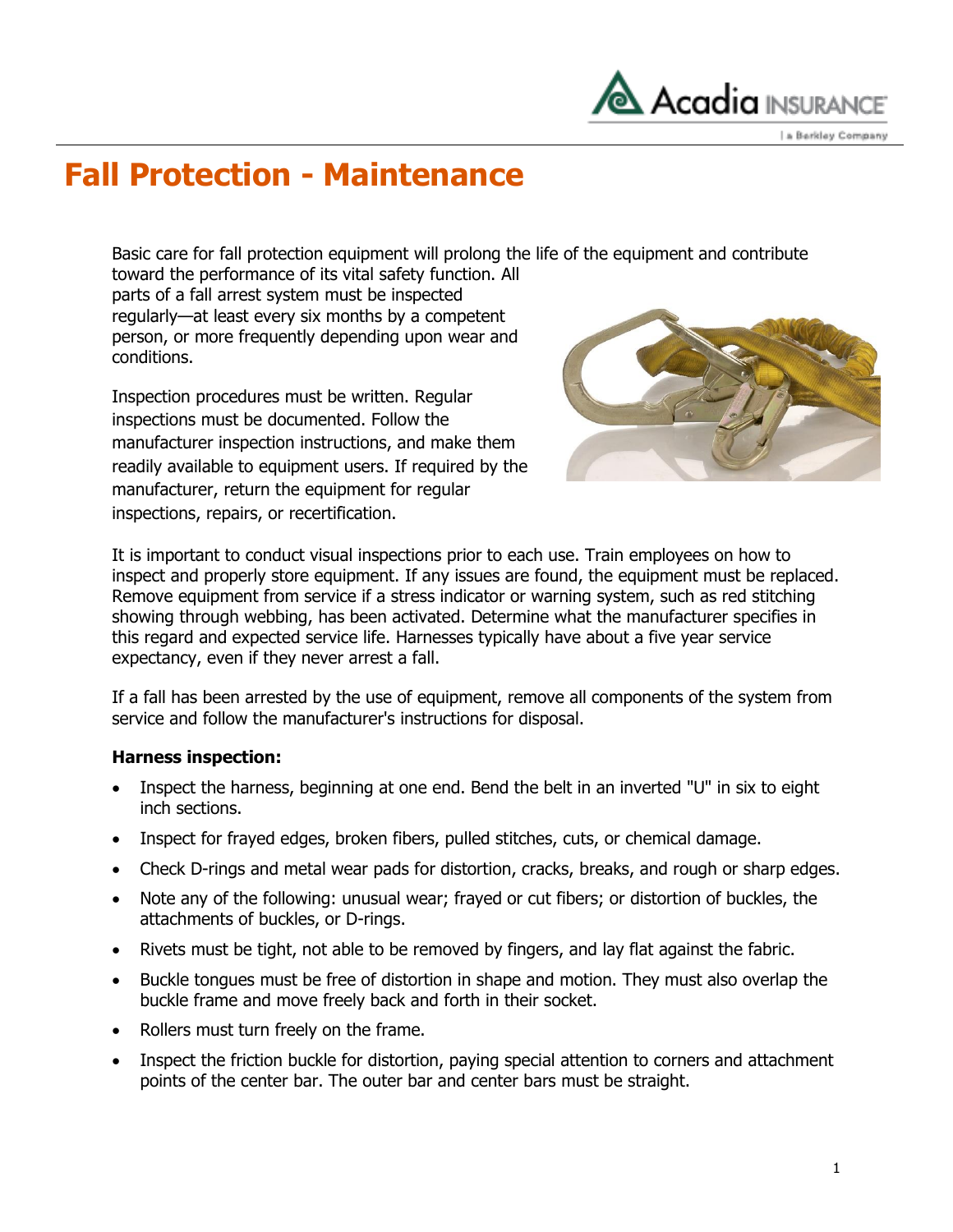

# **Fall Protection - Maintenance**

### **Lanyard inspection:**

- Begin inspecting lanyards at one end and work to the opposite end. Slowly rotate the lanyard so that the entire circumference is checked.
- While rotating a steel lanyard, watch for cuts, frayed areas, or unusual wear patterns on the wire.
- Observe each side of the webbed lanyard by bending the webbing over a piece of pipe to reveal any cuts or breaks.
- Steel, webbed and rope lanyards require the use of a shock absorbing system.
- The outer portion of the shock-absorbing pack and attached lanyards must be examined for burn holes, tears, loose strands, rips, and deterioration.

## **Visual inspection of webbing and rope lanyards:**

- The rope diameter must be uniform throughout, following a short break-in period. Weakened areas appear as noticeable changes in original diameter.
- Rotate the rope lanyard while inspecting from end to end, looking for any fuzzy, worn, broken, or cut fibers.
- In excessive heat, nylon becomes brittle and has a shriveled brownish appearance. Fibers will break when flexed, and they must not be used in conditions above 180<sup>°</sup>F.
- Change in color from chemical exposure usually appears as a brownish smudge. Transverse cracks appear when the belt is bent tightly, causing a loss of elasticity.
- Webbing and rope strands may be fused together by molten metal or flame. Watch for hard, shiny spots, or a hard and brittle feel.
- Paint will penetrate the lanyard material and dry, restricting the movement of fibers. Damage from drying agents and solvents also appear as chemical damage.

### **Hardware inspection:**

- Inspect closely for distortion, cracks, corrosion, or pitted surfaces. Each section must adequately keep the snap closed.
- The thimble (the protective plastic sleeve of a snap) must be firmly seated on the snap.
- The edges of the thimble must not be sharp, distorted or cracked, and they must be free of loose or cut strands.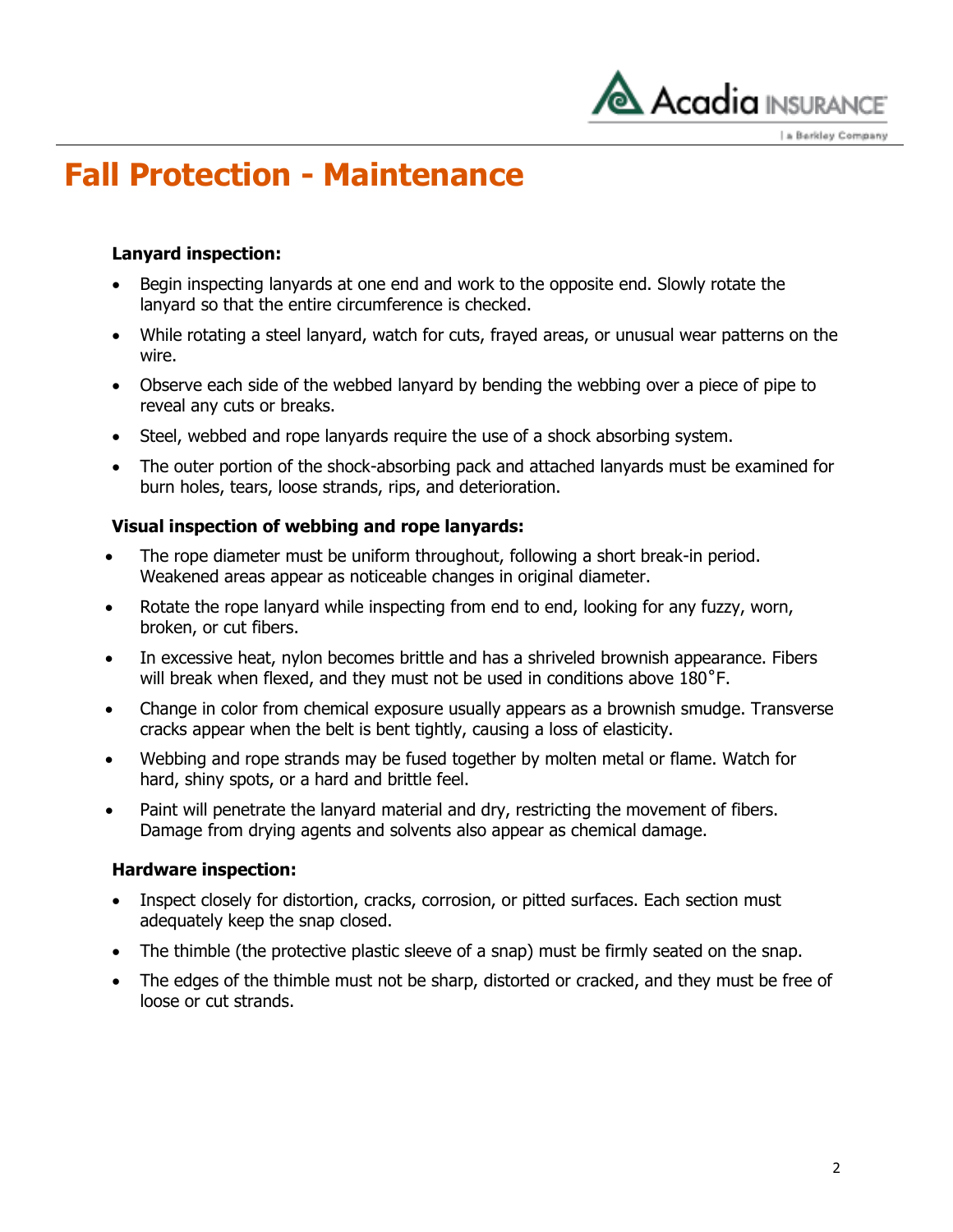

# **Fall Protection - Maintenance**

### **Cleaning and storage of equipment:**

Proper storage and maintenance after use are as important as cleaning the equipment of dirt, corrosives, or contaminants.

- For nylon or polyester: remove all surface dirt with a sponge dampened in plain water.
- To clean, dip a sponge in a mild solution of water and commercial soap or detergent. Work up a thick lather with a vigorous back and forth motion; then wipe with a clean cloth. Hang freely to dry, but away from excessive heat.
- When not in use, fall protection equipment must be stored in a cool, dry, and clean place out of the way and out of direct sunlight. Avoid areas where heat, moisture, oil, chemicals, or other degrading elements may be present.
- Equipment that is damaged or in need of maintenance must be removed from the workplace and not stored in the same area as usable equipment.
- Heavily soiled, wet, or otherwise contaminated equipment must be properly cleaned and dried prior to storage.
- Prior to using equipment which has been stored for long periods of time, have it inspected thoroughly by a competent person before placing it back in service.